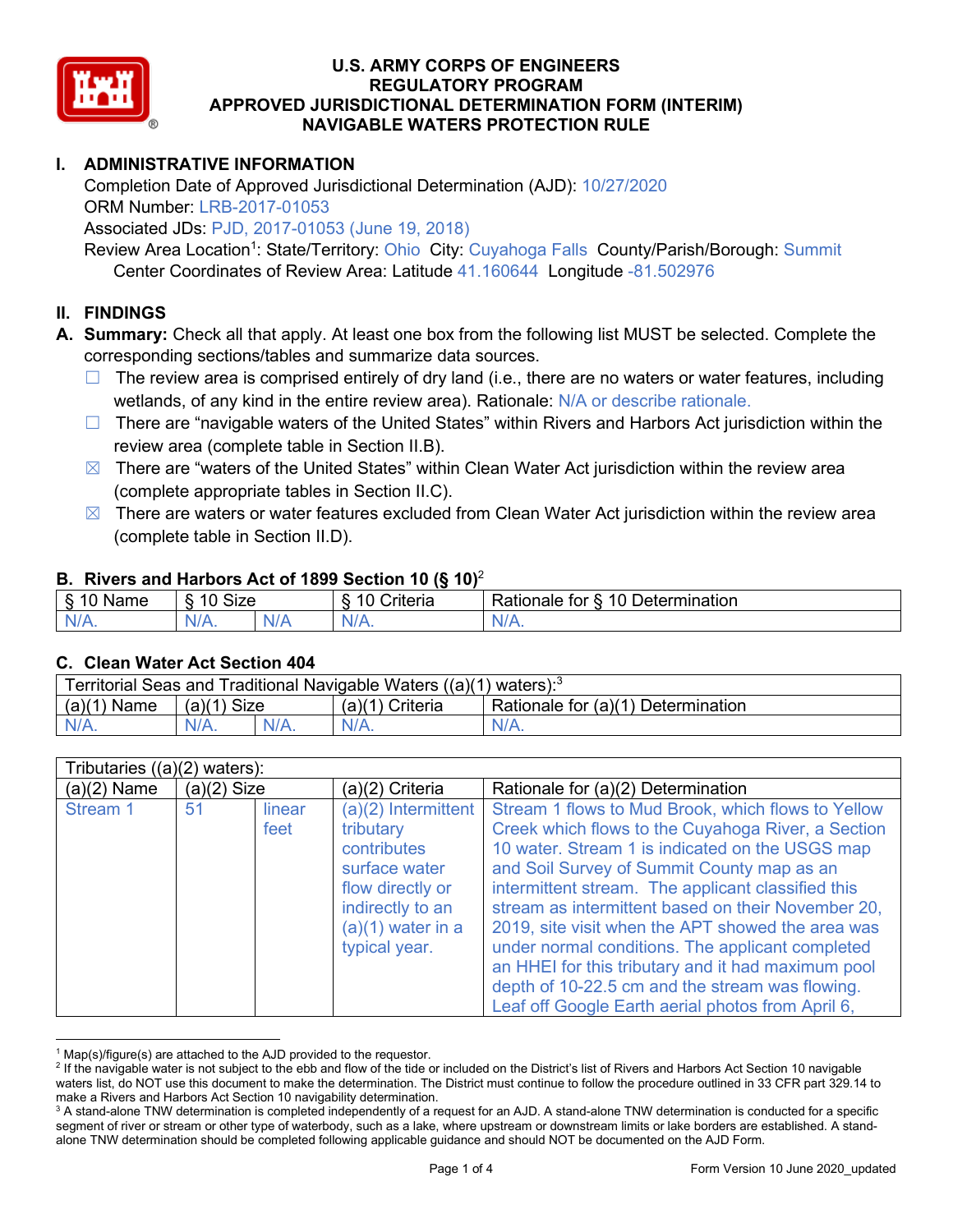

|                  | Tributaries $((a)(2)$ waters): |                |                                                                                                                                               |                                                                                                                                                                                                                                                                                                                                                                                                                                                                                                                                                                                                                                                                                |  |  |  |  |  |
|------------------|--------------------------------|----------------|-----------------------------------------------------------------------------------------------------------------------------------------------|--------------------------------------------------------------------------------------------------------------------------------------------------------------------------------------------------------------------------------------------------------------------------------------------------------------------------------------------------------------------------------------------------------------------------------------------------------------------------------------------------------------------------------------------------------------------------------------------------------------------------------------------------------------------------------|--|--|--|--|--|
| $(a)(2)$ Name    | $(a)(2)$ Size                  |                | (a)(2) Criteria                                                                                                                               | Rationale for (a)(2) Determination                                                                                                                                                                                                                                                                                                                                                                                                                                                                                                                                                                                                                                             |  |  |  |  |  |
|                  |                                |                |                                                                                                                                               | 2012, February 28, 2006, and April 8, 2005 show<br>water in the stream under normal and drier than<br>normal conditions according to the APT's.                                                                                                                                                                                                                                                                                                                                                                                                                                                                                                                                |  |  |  |  |  |
| <b>Mud Brook</b> | 24                             | linear<br>feet | (a)(2) Perennial<br>tributary<br>contributes<br>surface water<br>flow directly or<br>indirectly to an<br>$(a)(1)$ water in a<br>typical year. | Mud Brook flows to Yellow Creek which flows to the<br>Cuyahoga River, a Section 10 water. Mud Brook is<br>indicated on the USGS map and Soil Survey map as<br>a perennial stream. The applicant classified the<br>stream as perennial based on their November 20,<br>2019, site visit when the APT showed the area was<br>under normal conditions. The applicant completed a<br><b>QHEI</b> for this stream which indicated pools from<br>0.7m to 1m in depth and slow currents. The stream<br>clearly had water present on leaf off Google Earth<br>aerial photos of April 6, 2012, February 28, 2006,<br>and April 8, 2005, when the APT's show normal to<br>dry conditions. |  |  |  |  |  |

| Lakes and ponds, and impoundments of jurisdictional waters $((a)(3)$ waters): |               |         |                   |                                    |  |  |  |
|-------------------------------------------------------------------------------|---------------|---------|-------------------|------------------------------------|--|--|--|
| $(a)(3)$ Name                                                                 | $(a)(3)$ Size |         | $(a)(3)$ Criteria | Rationale for (a)(3) Determination |  |  |  |
| $N/A$ .                                                                       | $N/A$ .       | $N/A$ . | $N/A$ .           | $N/A$ .                            |  |  |  |

| Adjacent wetlands $((a)(4)$ waters): |               |         |                                                            |                                                                                                                                                                 |  |  |  |  |
|--------------------------------------|---------------|---------|------------------------------------------------------------|-----------------------------------------------------------------------------------------------------------------------------------------------------------------|--|--|--|--|
| $(a)(4)$ Name                        | $(a)(4)$ Size |         | $(a)(4)$ Criteria                                          | Rationale for (a)(4) Determination                                                                                                                              |  |  |  |  |
| <b>Wetland A</b>                     | 0.12          | acre(s) | $(a)(4)$ Wetland<br>abuts an $(a)(1)$ -<br>$(a)(3)$ water. | This wetland physically abuts Mud Brook, an (a)(2)<br>water. Wetland A is a large wetland extending<br>outside of the study area on both sides of Mud<br>Brook. |  |  |  |  |

## **D. Excluded Waters or Features**

| Excluded waters $((b)(1) - (b)(12))$ : <sup>4</sup> |                       |                  |                                    |                                                                                                                                                                                                                                                                                                                                                                                                                                                                        |  |  |  |  |  |
|-----------------------------------------------------|-----------------------|------------------|------------------------------------|------------------------------------------------------------------------------------------------------------------------------------------------------------------------------------------------------------------------------------------------------------------------------------------------------------------------------------------------------------------------------------------------------------------------------------------------------------------------|--|--|--|--|--|
| <b>Exclusion Name</b>                               | <b>Exclusion Size</b> |                  | Exclusion <sup>5</sup>             | <b>Rationale for Exclusion Determination</b>                                                                                                                                                                                                                                                                                                                                                                                                                           |  |  |  |  |  |
| <b>Wetland B</b>                                    | .02 <sub>0</sub>      | $\text{acre}(s)$ | $(b)(1)$ Non-<br>adjacent wetland. | The southern extent of Wetland B is<br>approximately 50 feet from Mud Brook according<br>to the delineation report. There were no discreet<br>channels connecting Wetland B to an a(1) thru<br>a(3) water. Also there is no indication that any<br>$a(1)$ thru $a(3)$ water backs up at least once in a<br>typical year and inundates Wetland B. The APT<br>showed conditions were normal on the<br>November 20, 2019, when the applicant<br>performed the site visit. |  |  |  |  |  |

<sup>4</sup> Some excluded waters, such as (b)(2) and (b)(4), may not be specifically identified on the AJD form unless a requestor specifically asks a Corps district to do so. Corps districts may, in case-by-case instances, choose to identify some or all of these waters within the review area.

 $5$  Because of the broad nature of the (b)(1) exclusion and in an effort to collect data on specific types of waters that would be covered by the (b)(1) exclusion, four sub-categories of (b)(1) exclusions were administratively created for the purposes of the AJD Form. These four sub-categories are not new exclusions, but are simply administrative distinctions and remain (b)(1) exclusions as defined by the NWPR.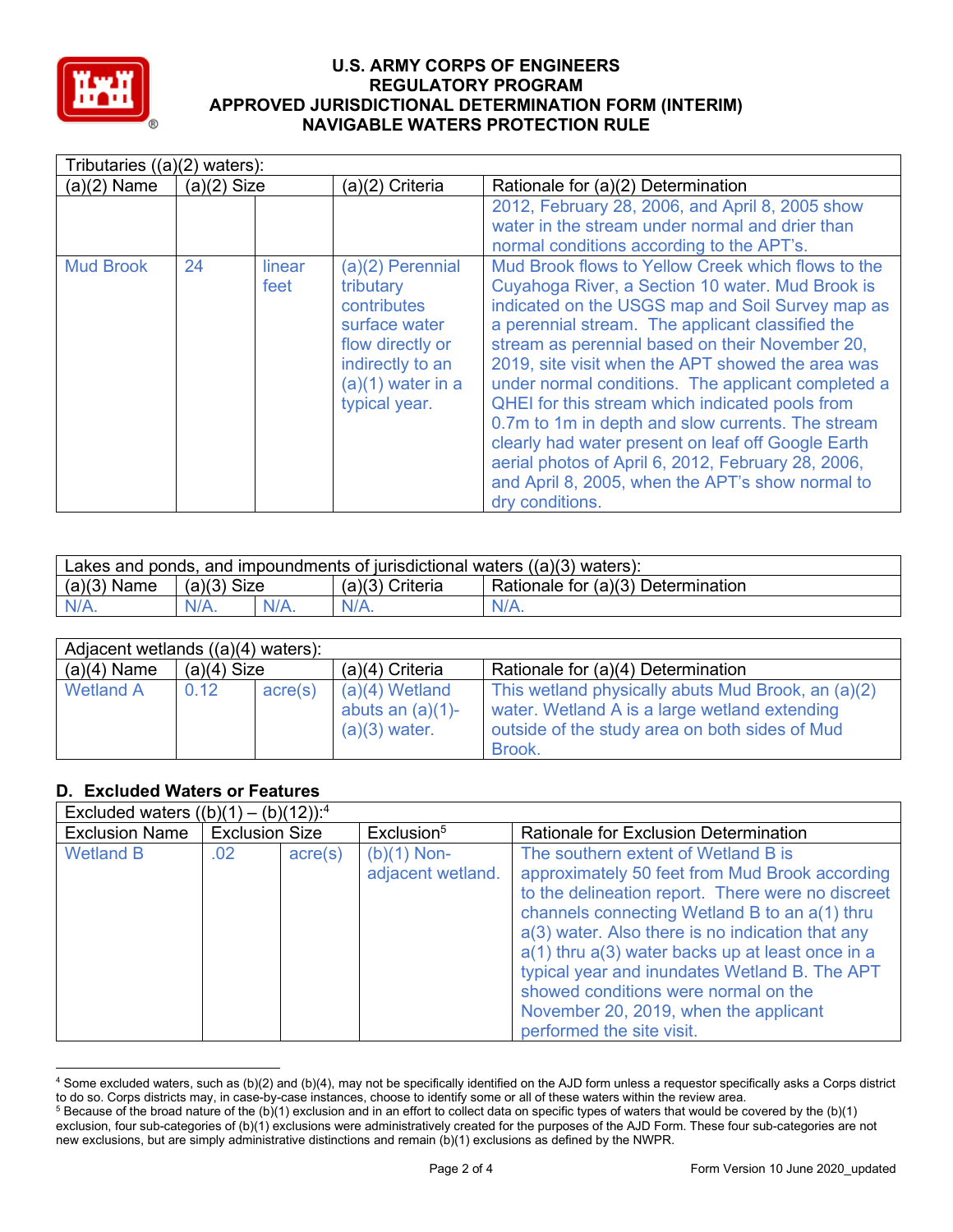

|                                                | Excluded waters $((b)(1) - (b)(12))$ : <sup>4</sup> |                        |                                                                                                                                                                                                       |                                                                                                                                                                                                                                                                                                                                                                                                                                                                                                                                                                                                                  |  |  |  |  |  |  |
|------------------------------------------------|-----------------------------------------------------|------------------------|-------------------------------------------------------------------------------------------------------------------------------------------------------------------------------------------------------|------------------------------------------------------------------------------------------------------------------------------------------------------------------------------------------------------------------------------------------------------------------------------------------------------------------------------------------------------------------------------------------------------------------------------------------------------------------------------------------------------------------------------------------------------------------------------------------------------------------|--|--|--|--|--|--|
| <b>Exclusion Size</b><br><b>Exclusion Name</b> |                                                     | Exclusion <sup>5</sup> | Rationale for Exclusion Determination                                                                                                                                                                 |                                                                                                                                                                                                                                                                                                                                                                                                                                                                                                                                                                                                                  |  |  |  |  |  |  |
| <b>Wetland C</b>                               | .035                                                | acre(s)                | (b)(10)<br><b>Stormwater</b><br>control feature<br>constructed or<br>excavated in<br>upland or in a<br>non-jurisdictional<br>water to convey,<br>treat, infiltrate, or<br>store stormwater<br>runoff. | Wetland C was man-made in 2017/2018 in<br>association with a stormwater feature<br>constructed for an adjacent senior living complex<br>Wetland C is located at the western end of a<br>rock channel outlet for the stormwater feature.<br>The applicant stated it was designed and is<br>maintained as part of that stormwater feature.<br>The mapped soil in the area is Lobdell silt loam<br>and it is moderately well drained and 0% hydric.<br>Aerial photos of the area prior to the<br>development of Wetland C were reviewed and<br>do not indicate an aquatic resource was present<br>at this location. |  |  |  |  |  |  |

# **III. SUPPORTING INFORMATION**

- **A. Select/enter all resources** that were used to aid in this determination and attach data/maps to this document and/or references/citations in the administrative record, as appropriate.
	- $\boxtimes$  Information submitted by, or on behalf of, the applicant/consultant: Wetland and Other Surrface Waters Delineation Report (Environmental Design Group, August 2020)

This information is sufficient for purposes of this AJD. Rationale: N/A

- $\Box$  Data sheets prepared by the Corps: Title(s) and/or date(s).
- ☒ Photographs: Aerial: Google Earth (4/6/12, 2/28/06, 4/9/05), Soil Survey of Summit County (November 1974), Historicaerials.com (1962, 1967)
- $\boxtimes$  Corps site visit(s) conducted on: Date(s).
- $\boxtimes$  Previous Jurisdictional Determinations (AJDs or PJDs): June 19, 2018 (PJD)
- ☒ Antecedent Precipitation Tool: *provide detailed discussion in Section III.B*.
- ☒ USDA NRCS Soil Survey: Wetland and Other Surrface Waters Delineation Report (Environmental Design Group, August 2020)

☒ USFWS NWI maps: Wetland and Other Surrface Waters Delineation Report (Environmental Design Group, August 2020)

☒ USGS topographic maps: Wetland and Other Surrface Waters Delineation Report (Environmental Design Group, August 2020)

| Data Source (select)              | Name and/or date and other relevant information |
|-----------------------------------|-------------------------------------------------|
| <b>USGS Flood inundation</b>      | $N/A$ .                                         |
| mapping                           |                                                 |
| <b>USDA Sources</b>               | $N/A$ .                                         |
| <b>NOAA Sources</b>               | $N/A$ .                                         |
| <b>USACE Sources</b>              | $N/A$ .                                         |
| <b>State/Local/Tribal Sources</b> | N/A                                             |
| Other information (specify)       | Historicaerials.com USGS topos (1955, 2016)     |

# **Other data sources used to aid in this determination:**